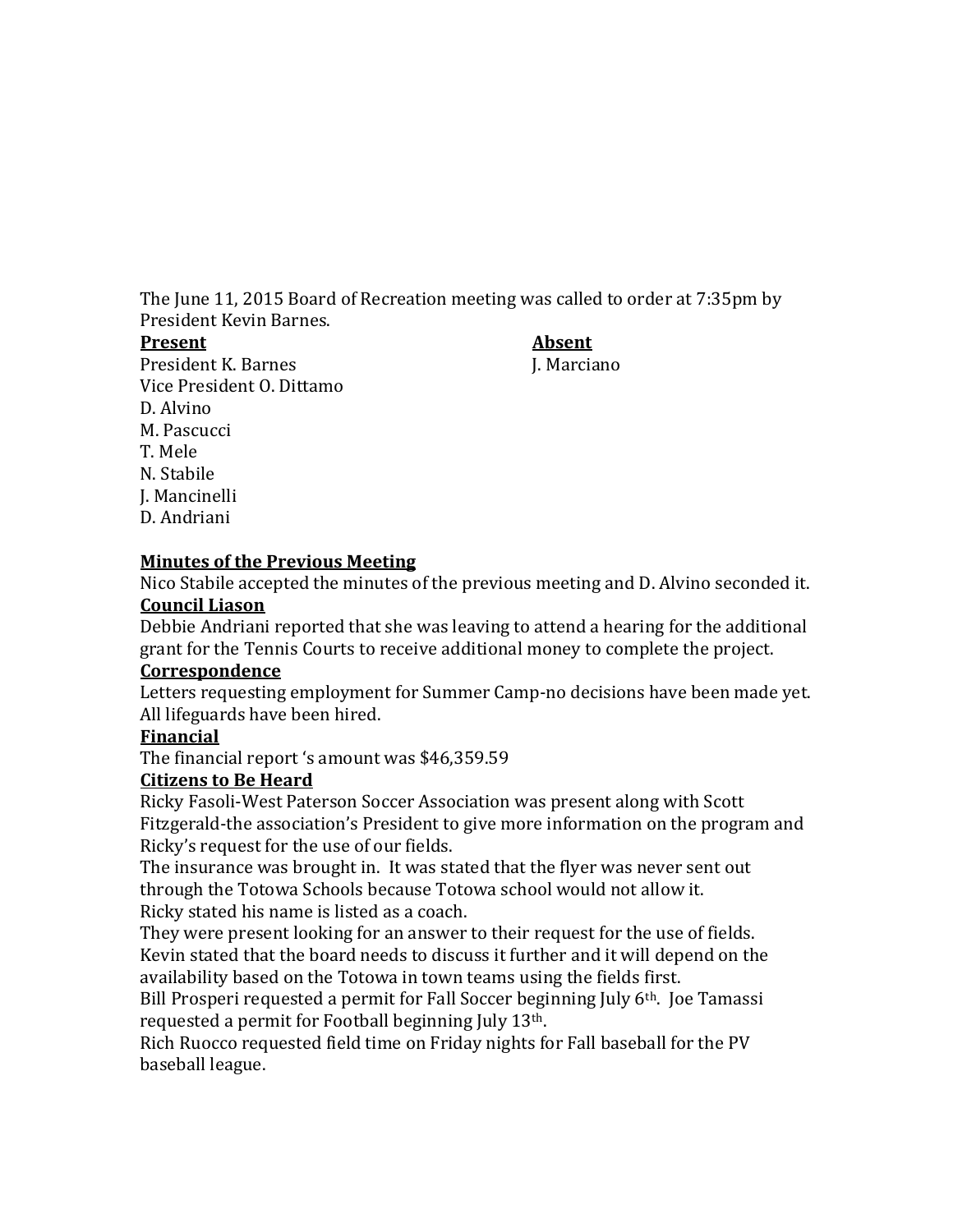Kevin stated that before permits are issued, he will meet with Jim Niland to decide if the field can be used and if the field is being overused. Jim Niland will make the final decision re:using the field.

#### **Personnel**

The hiring process is going on for Summer camp.

## **Field and Grounds**

Reports have been submitted. Tom stated new swings and a pavilion have been installed at Floyd Park. Tree was removed at the Bogert Street Park. The material where the steering wheel on an apparatus was removed, can be a potential danger. The baseball and soccer fields are closed at Kennedy until the fall.

Nico reported that there are rocks visible at the Riverview Drive Park.

Mickey reported that at the PAL field, the temporary fencing has been removed, inappropriate words need to be removed from the slide, there's a dead animal near the path that needs to be removed. Minnisink Field is still closed.

# **Permits**

St. Francis cancelled their Fun Day so the permit was not used. Now going forward, permits will not be issued until final approval that fields are ready is received from the DPW.

## **Pool**

Lenny Millicent was present before tonight's meeting to meet with Kevin and John re: the pool. They are ready for opening day. A meeting was held with the lifeguards and Nicole and Len-Pool managers. Opening day is Saturday at 11:00.

## **Old Business**

Mets baseball trip-38 tickets gone-trip is this Saturday. Movie Night will be Friday, June 26th, invoice has been handed in. We have to charge \$2.

## **New Business**

Summer Concerts-many ideas are being looked into. For the 4th of July, we would like to get a military band to perform but can't find one available. Want to do concerts on Tuesdays or Wednesdays. Possible do the concerts on the front lawn of Boro Hall. Possibly hold concerts in July, August, September-possibly October. The library would be interested in selling coffee and donuts.

Harlem Wizards-presentation and clinic has been planned for Camp along with Laser Tag.

# **PAL**

There was a rumor saying that soccer registration was opened to other towns. Football is doing it with L. Falls and W. Park since all 3 towns' numbers are down. Since football is a travel team, that is why there is the allowance for other towns to join together.

Concern will be – are the fields being overused?- Problem going on is that the fields are being used when they are closed-even with puddles, the coaches are going on the fields. Kevin is sending out emails notifying coaches the DPW is now putting up chains and "closed" signs on the fields. Recently a coach did go on a closed field anyway, the field was trashed. In the future, the program will be fined for DPW's expense of having to fix it up.